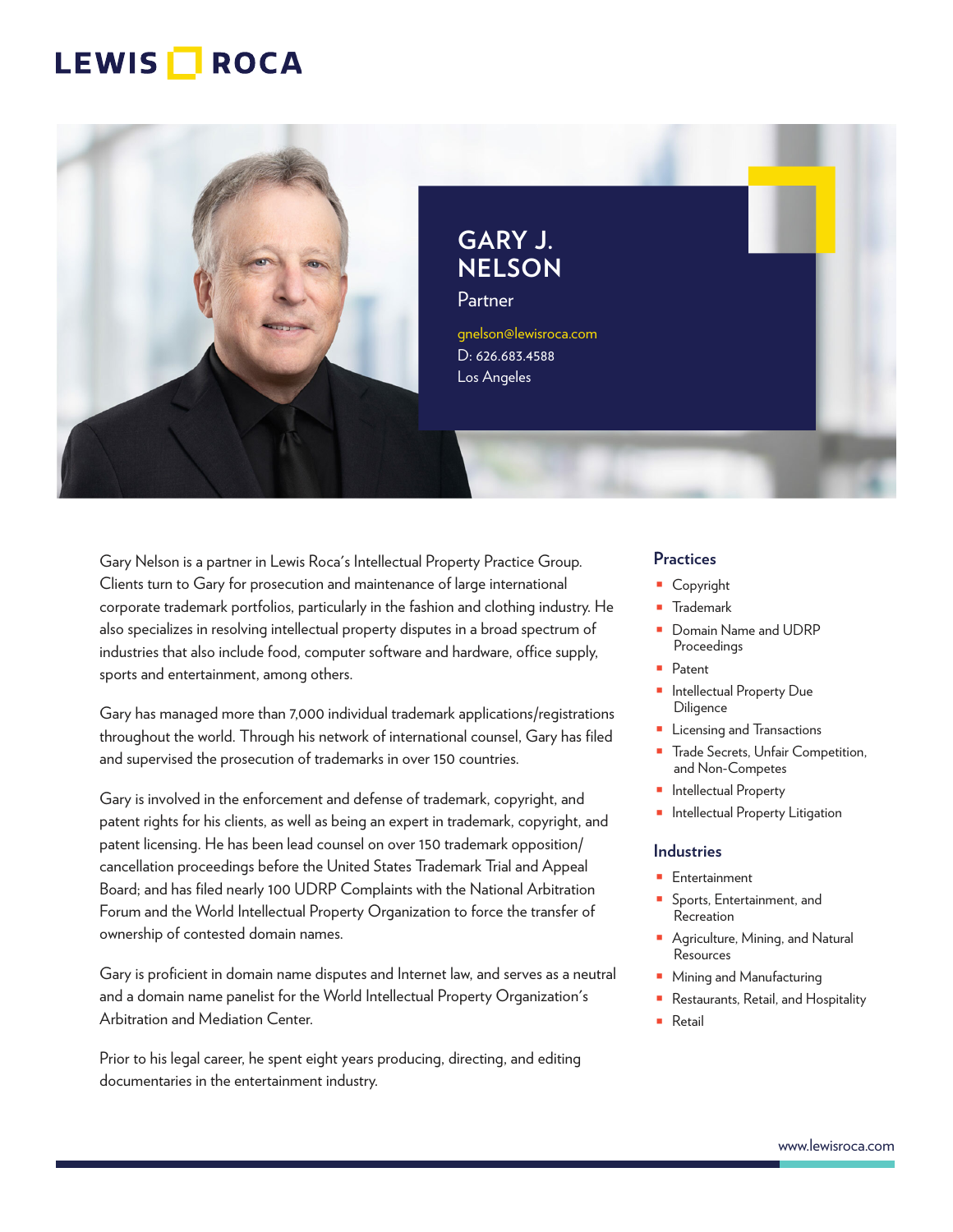#### **GARY J. NELSON**

### **Education**

- J.D., Georgetown University Law Center, 1996
- M.F.A., Cinema TV Productions, University of Southern California, 1986
- B.A., magna cum laude, Economics, Pacific Lutheran University, 1981
- B.S., magna cum laude, Chemistry, Pacific Lutheran University, 1981

#### **Bar Admissions**

- California, 1996
- U.S. Patent and Trademark Office

### **Court Admissions**

- U.S. District Court, Central District of California
- U.S. District Court, Northern District of California
- U.S. Court of Appeals, Federal Circuit
- U.S. Court of Appeals, Ninth Circuit
- U.S. District Court, Southern District of California

### **Community**

- Norwegian American Bar Association, Member
- Georgetown Entertainment & Media Alliance, Member
- Intellectual Property Organization, Member, Trademark Office Practice (U.S.) Committee
- Los Angeles Intellectual Property Law Association, Board of Directors, 2001-2007, President 2006-2007, 2001-2007
- International Trademark Association INTA, Chairperson of Lefkowitz Moot Court Competition, 2015-2016
- Glendale Fire Foundation, Board of Directors, 2014-present
- Glendale Police Foundation, Board of Directors, 2015-present
- Glendale Bar Association, President, 2015

#### **Representative Matters**

- Gary's trademark work with Lucky Brand shepherded the company from startup status to \$100 million fashion brand
- Gary works closely with Guess? in protecting the client's important trademark rights in the fashion industry.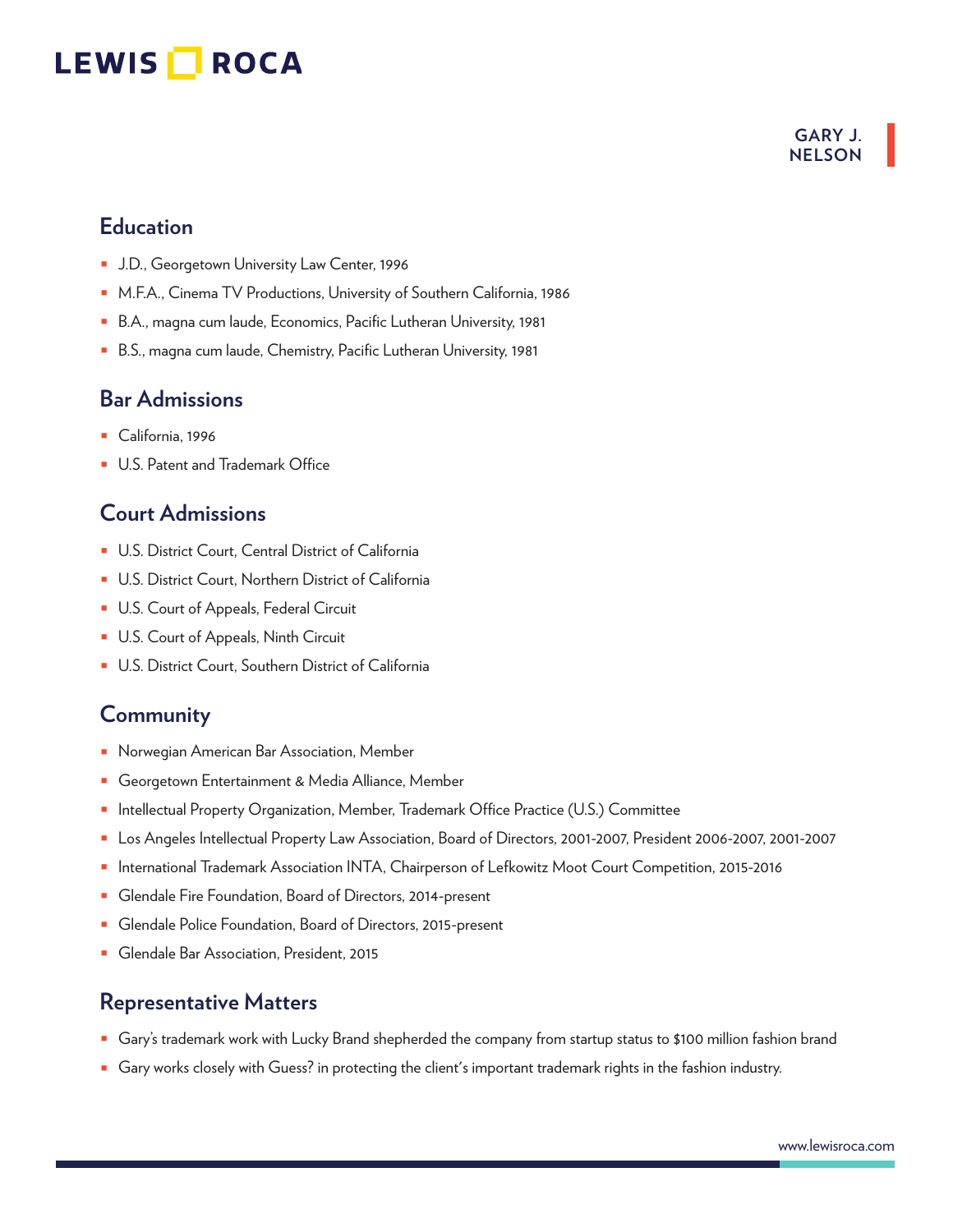■ Gary heads up the enforcement team for IQAir North America, Inc. and polices the Internet for ongoing abuses and unfair competition.

#### **Honors & Recognitions**

■ World Trademark Review, WTR 1000, The World's Leading Trademark Professionals, 2020-2022

#### **News**

- Lewis Roca Lawyers Named in 2022 World Trademark Review (WTR) 1000 Directory Honors & Recognitions | 03/3/2022
- Lewis Roca Lawyers Named in 2021 WTR 1000 Directory Press Release | 02/17/2021
- Lewis Roca Rothgerber Christie Recognized in 2020 WTR 1000 Directory Honors & Recognitions | 02/13/2020
- Lewis Roca Rothgerber Christie Sues Trademark Infringers of Tapatio Hot Sauce Over Marijuana Infused Sauce Lewis Roca Rothgerber Christie filed two separate complaints on October 13, 2017, in the United States District Court for the Central District of California on behalf of client Tapatio Foods LLC Press Release | 10/26/2017

### **Publications**

■ Increased Legalization of Marijuana Could Impact Fight Over Trademarks Co-Author, *Lewis Roca Rothgerber Christie LLP*, 10/30/2017

### **Blog Posts**

■ In a "crowded" field for a specific term, usually the addition of a unique term will be sufficient to secure a trademark registration - Fashion Blog *Lewis Roca Blog*, 04/4/2016

### **Events**

- Panelist, "Online Counterfeiting Policing and Protecting Brands," Los Angeles Intellectual Property Law Association - Washington in the West Event, January 2020
- Co-Presenter, "Solving the International Expansion Puzzle Sustain Your Company's Global Footprint and Expand Your Business Into Key Markets," Outdoor University, Outdoor Retailer Summer Market, June 2019
- Panelist, "Making it in America: Manufacturing, Selling, Protecting," Outdoor Retailer Summer Market, July 2018

**GARY J. NELSON**